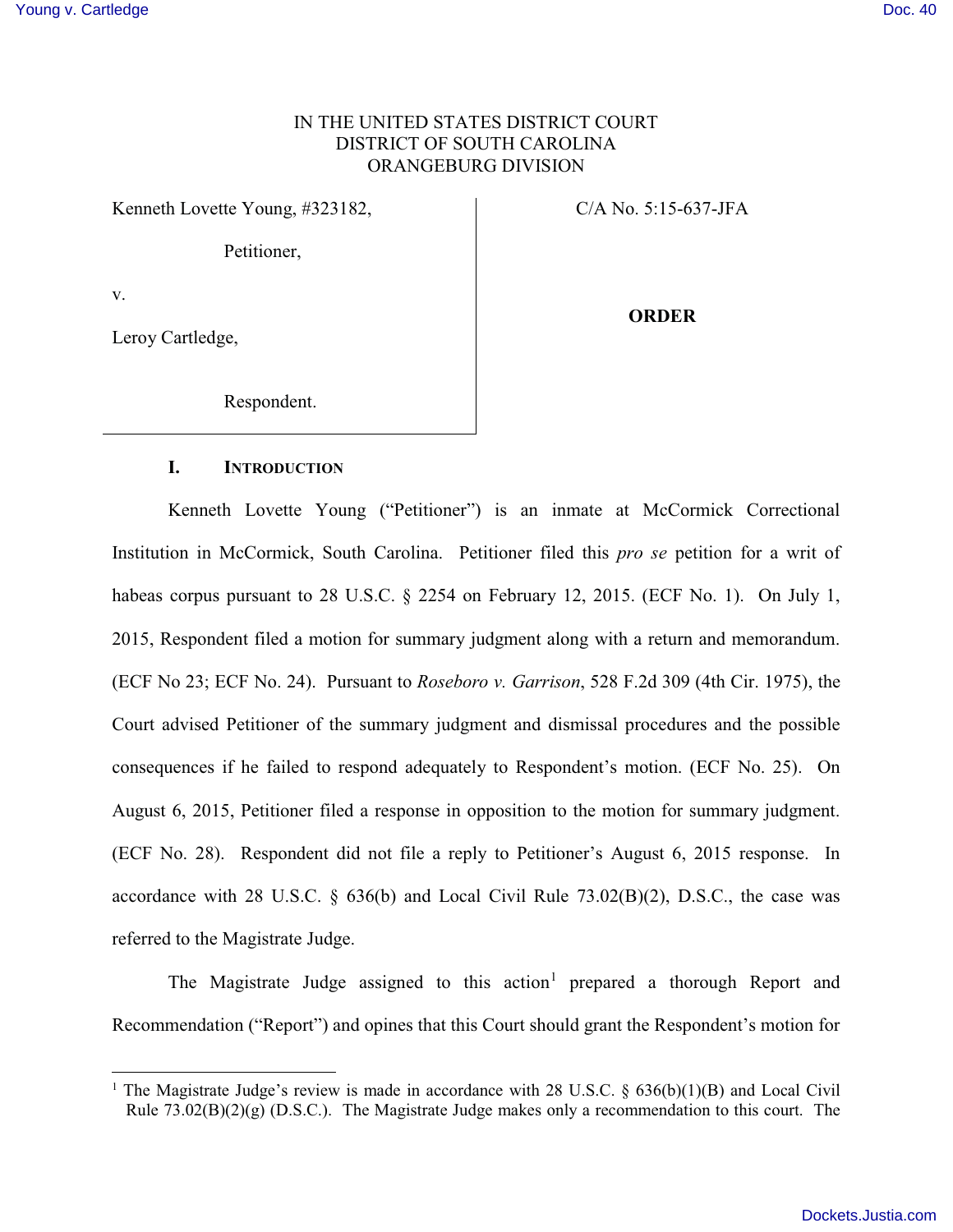summary judgment and dismiss the petition in this case with prejudice. (ECF No. 30). Petitioner was advised of his right to object to the Report, which was entered on the docket on January 28, 2016. On February 11, 2016, Petitioner filed a motion for extension of time to file a response to the Report (ECF No. 32). Petitioner's motion was granted on February 17, 2016, and he was given until March 9, 2016 to file any objections to the Report. (ECF No. 34). On March 9, 2016, Petitioner filed a statement of objection to the report. (ECF No. 37). Thus, this matter is ripe for the Court's review.

The Court is charged with making a *de novo* determination of those portions of the Report to which specific objections are made, and the Court may accept, reject, or modify, in whole or in part, the recommendation of the Magistrate Judge, or recommit the matter to the Magistrate Judge with instructions. *See* 28 U.S.C. § 636(b)(1). However, a district court is only required to conduct a *de novo* review of the specific portions of the Magistrate Judge's Report to which an objection is made. *See* 28 U.S.C. § 636(b); Fed. R. Civ. P. 72(b); *Carniewski v. W. Virginia Bd. of Prob. & Parole*, 974 F.2d 1330 (4th Cir. 1992). In the absence of specific objections to portions of the Report of the Magistrate, this Court is not required to give an explanation for adopting the recommendation. *See Camby v. Davis*, 718 F.2d 198, 199 (4th Cir. 1983).

The Report sets forth in detail the relevant facts on this matter, and this Court incorporates those facts without a recitation.

# **II. STANDARD FOR SUMMARY JUDGEMENT**

 $\overline{a}$ 

recommendation has no presumptive weight, and the responsibility to make a final determination remains with the court. *Mathews v. Weber*, 423 U.S. 261 (1976). The court is charged with making a de novo determination of those portions of the Report and Recommendation to which specific objection is made, and the court may accept, reject, or modify, in whole or in part, the recommendation of the Magistrate Judge, or recommit the matter to the Magistrate Judge with instructions. *See* 28 U.S.C. §  $636(b)(1)$ .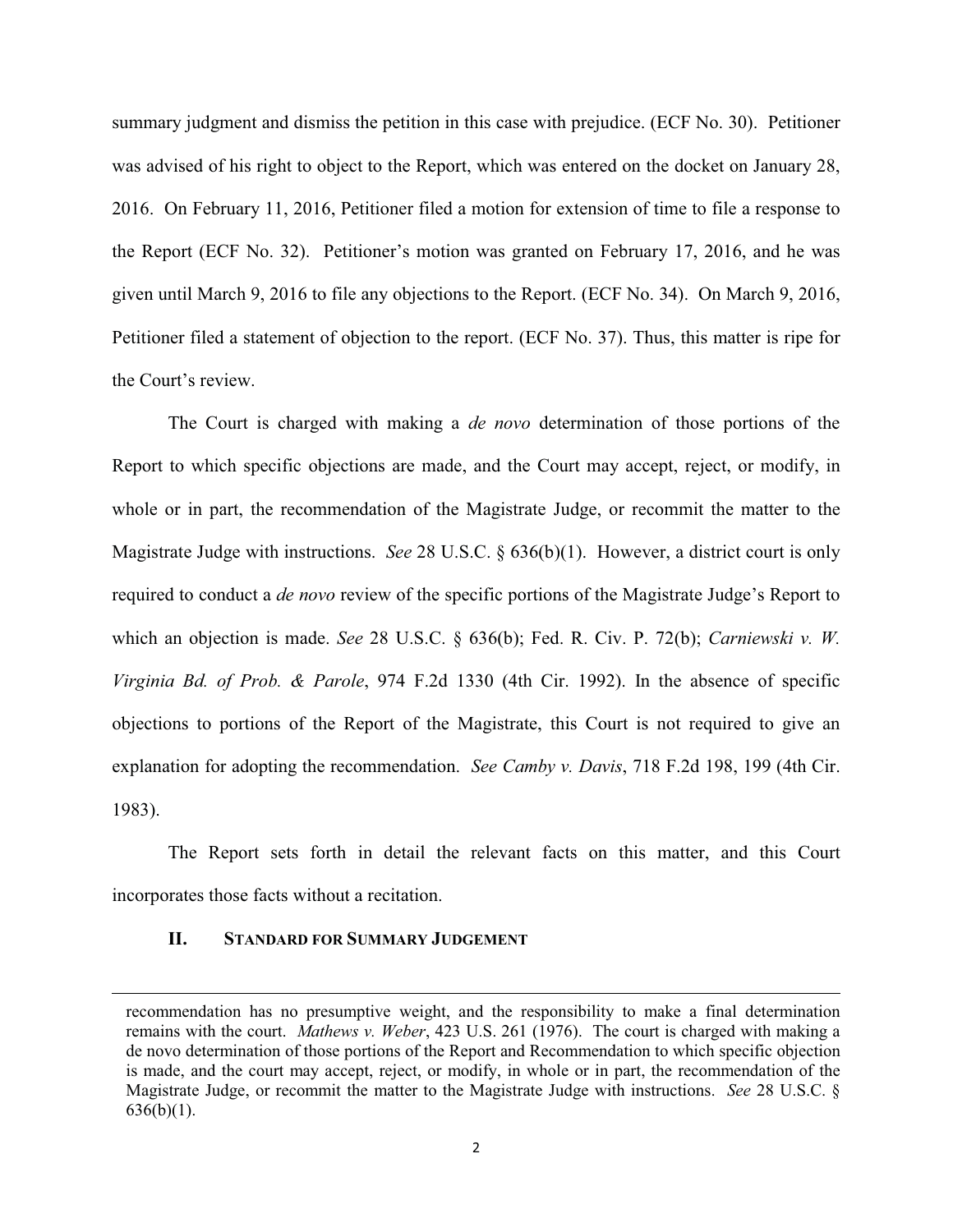Under Rule 56 of the Federal Rules of Civil Procedure, summary judgment is proper when there is no genuine dispute as to any material fact and the moving party is entitled to judgment as a matter of law. *Celotex Corp. v. Catrett*, 477 U.S. 317, 322 (1986). A material fact is one that "might affect the outcome of the suit under the governing law." *Spriggs v. Diamond Auto Glass*, 242 F.3d 179, 183 (4th Cir. 2001) (quoting *Anderson v. Liberty Lobby, Inc.*, 477 U.S. 242, 248 (1986)). A dispute of material fact is "genuine" if sufficient evidence favoring the non-moving party exists for the trier of fact to return a verdict for that party. *Anderson*, 477 U.S. at 248–49.

The moving party bears the initial burden of showing the absence of a genuine dispute of material fact. *Celotex*, 477 U.S. at 323. If the moving party meets that burden and a properly supported motion is before the court, the burden shifts to the non-moving party to "set forth specific facts showing that there is a genuine issue for trial." *See* Fed. R. Civ. P. 56(e); *Celotex*, 477 U.S. at 323. All inferences must be viewed in a light most favorable to the non-moving party, but he "cannot create a genuine issue of material fact through mere speculation or the building of one inference upon another." *Beale v. Hardy*, 769 F.2d 213, 214 (4th Cir. 1985).

# **III. HABEAS CORPUS STANDARD OF REVIEW**

In addition to the standard that the Court must employ in considering motions for summary judgment, the Court must also consider Petitioner's claims under the requirements of 28 U.S.C. § 2254(d). Under § 2254(d), this Court may not grant habeas corpus relief unless the underlying state adjudication:

(1) resulted in a decision that was contrary to, or involved an unreasonable application of, clearly established Federal law, as determined by the Supreme Court of the United States; or (2) resulted in a decision that was based on an unreasonable determination of the facts in light of the evidence presented in the State court proceeding.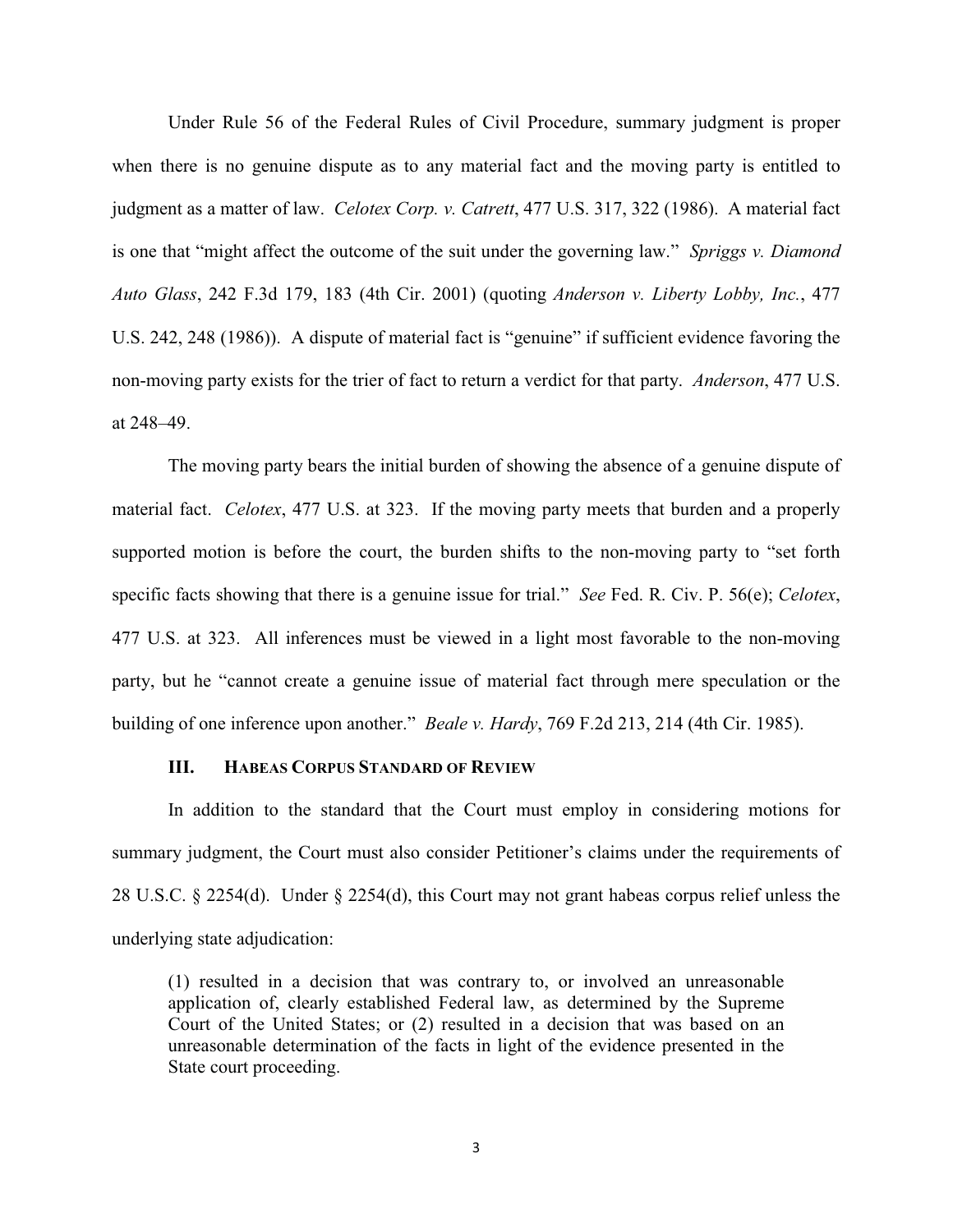28 U.S.C. § 2254(d). "[A] federal habeas court may not issue the writ simply because that court concludes in its independent judgment that the relevant state-court decision applied clearly established federal law erroneously or incorrectly. Rather, that application must also be unreasonable." *Williams v. Taylor*, 529 U.S. 362, 410 (2000). An incorrect application of federal law is not always objectively unreasonable. *Id*. at 413. "Thus, to grant [a] habeas petition, [the court] must conclude that the state court's adjudication of [the petitioner's] claims was not only incorrect, but that it was objectively unreasonable." *McHone v. Polk*, 392 F.3d 691, 719 (4th Cir. 2004).

Further, courts afford deference to state courts' resolutions of the habeas claims of state prisoners. *See Bell v. Cone*, 543 U.S. 447, 455 (2005). Factual findings "made by a State court shall be presumed to be correct," and a petitioner has "the burden of rebutting the presumption of correctness by clear and convincing evidence." 28 U.S.C. § 2254(e)(1). To clarify, in order to obtain habeas relief from this Court, "a sate prisoner must show that the state court's ruling on the claim being presented in federal court was so lacking in justification that there was an error well understood and comprehended in existing law beyond any possibility for fairminded disagreement." *Harrington v. Richter*, 562 U.S. 86, 102 (2011). "[E]ven a strong case for relief does not mean the state court's contrary conclusion was unreasonable." *Id*. The Court recognizes that this standard is very difficult to meet, but that is because it was meant to be difficult to meet. *Id*.; *see Richardson v. Branker*, 668 F.3d 128, 137-44 (4th Cir. 2012) (quoting *Harrington* extensively and reversing a district court's grant of a writ based on ineffective assistance of counsel claims).

Section 2254(e)(1) requires that this Court give a presumption of correctness to the state court factual determinations and provides that Petitioner can only rebut this presumption by clear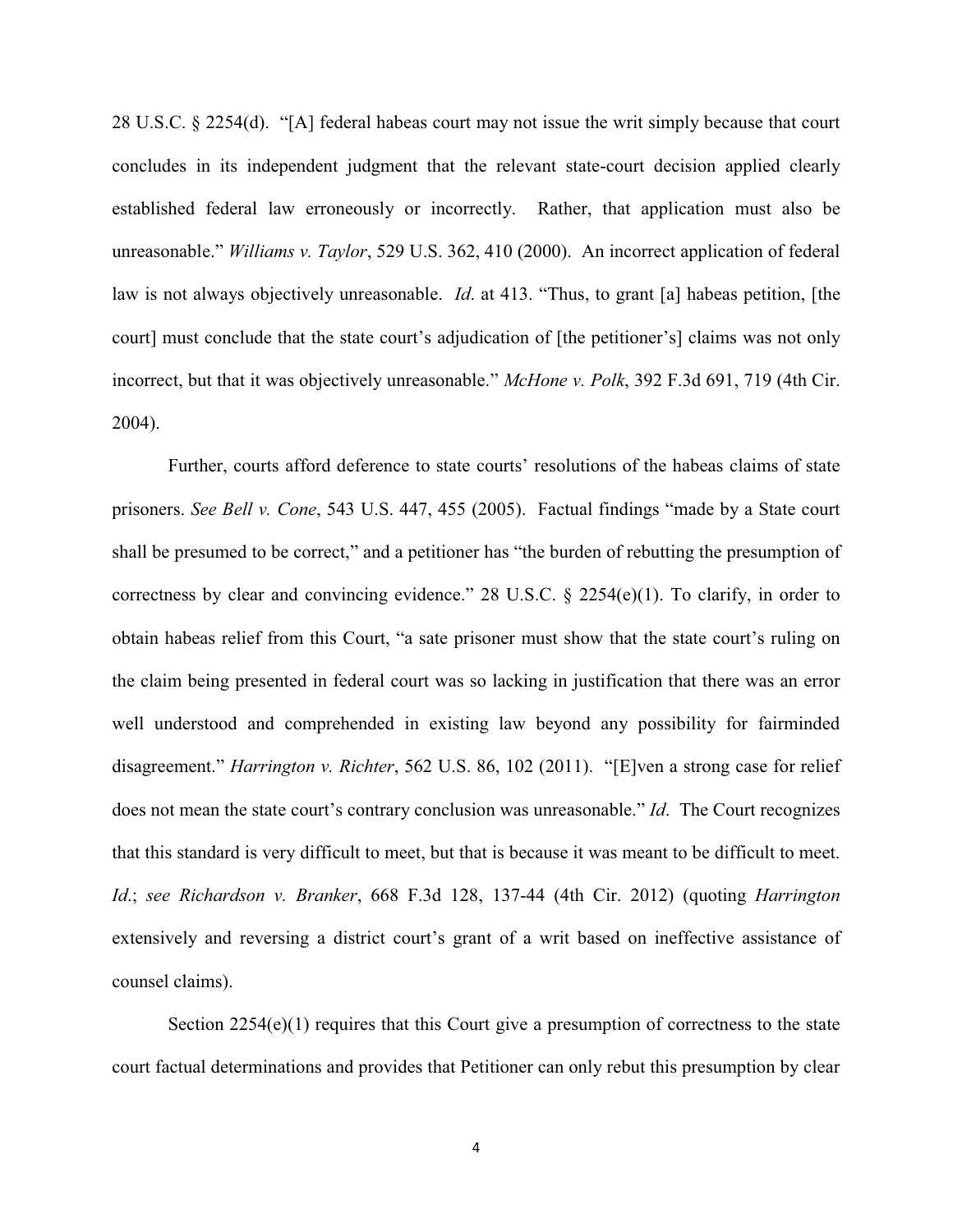and convincing evidence. Accordingly, Petitioner is entitled to relief under  $\S 2254(d)$  only if he can prove, by clear and convincing evidence, that the state court unreasonably determined the facts in light of the evidence presented in state court.

## **IV. INEFFECTIVE ASSISTANCE OF COUNSEL**

In order to successfully challenge a sentence on the basis of ineffective assistance of counsel, Petitioner must demonstrate (1) that his counsel's performance fell below an objective standard of reasonableness; and (2) that he was prejudiced by his counsel's deficient performance. *See Strickland v. Washington*, 466 U.S. 668, 687 (1984). With respect to the first prong, there is "a strong presumption that counsel's conduct falls within the wide range of reasonable professional assistance." *Id.* at 689. A reviewing court must be highly deferential in scrutinizing counsel's performance and must filter from its analysis the distorting effects of hindsight. *Id.* at 688–89.

In addition to showing ineffective representation, the defendant must also show "that there is a reasonable probability that, but for counsel's unprofessional errors, the result of the proceeding would have been different. A reasonable probability is a probability sufficient to undermine confidence in the outcome." *Id.* at 694. "The likelihood of a different result must be substantial, not just conceivable." *Harrington*, 562 U.S. at 112 (citing *Strickland*, 466 U.S. at 693). The United States Supreme Court has elaborated on the interplay between *Strickland* and § 2254, noting that the standards are "both highly deferential," and "when the two apply in tandem, review is doubly so." *Id.* at 105 (internal quotation marks omitted); *Cullen v. Pinholster*, 563 U.S. 170, 190 (2011).

When a petitioner raises an ineffective assistance of counsel claim in a  $\S$  2254 habeas petition that was denied on the merits by the state court, "[t]he pivotal question is whether the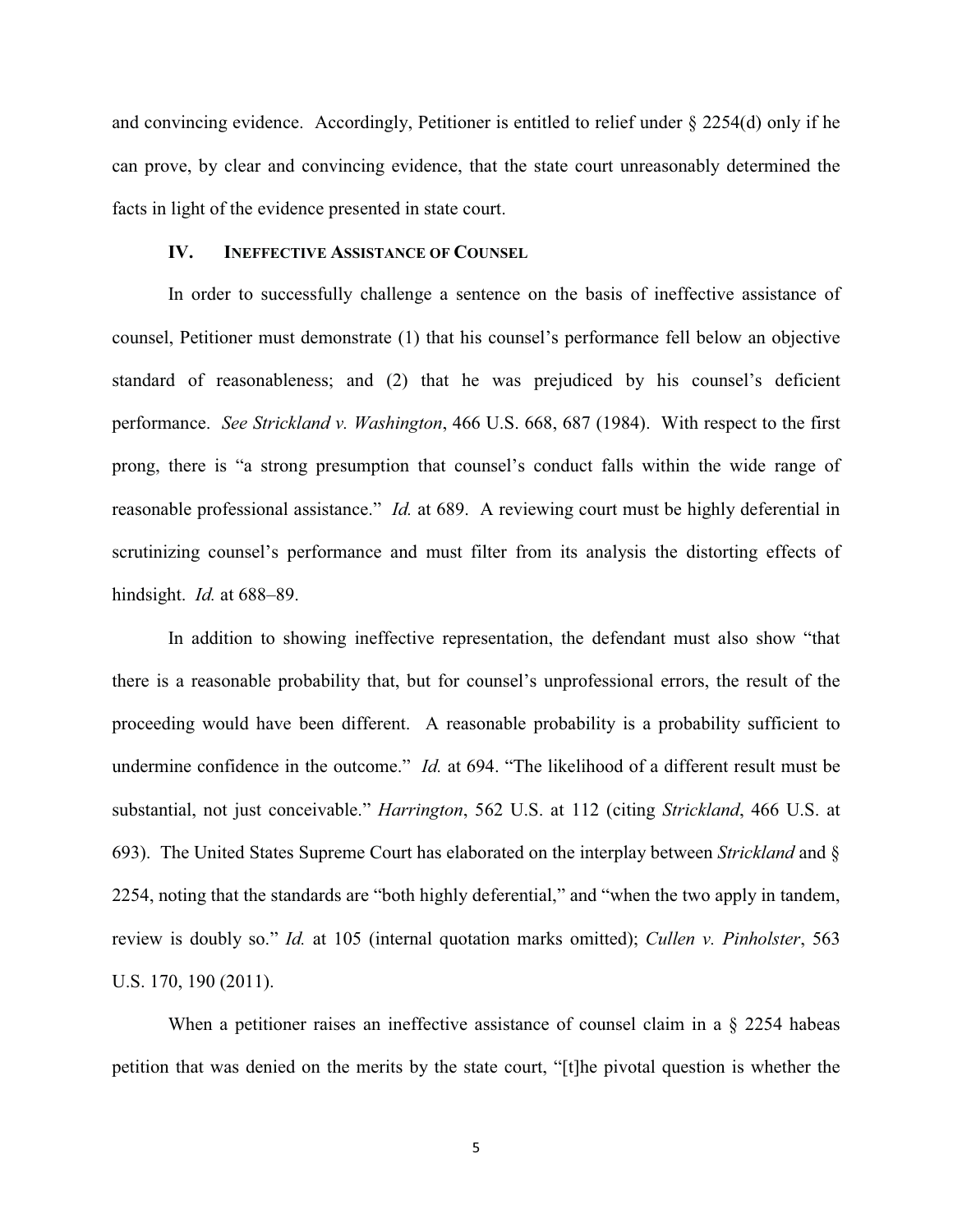state court's application of the *Strickland* standard was unreasonable[,]" not "whether defense counsel's performance fell below the *Strickland* standard." *Harrington*, 562 U.S. at 101. For the purposes of § 2254(d)(1), "'an *unreasonable* application of federal law is different from an *incorrect* application of federal law.'" *Id*. (quoting *Williams*, 529 U.S. at 410) (emphasis in original).

### **V. PROCEDURAL BAR**

28 U.S.C. § 2254 requires that a petitioner present his claim to the state's highest court with authority to decide the issue before the federal court will consider the claim. Two separate, but related theories of exhaustion and procedural bypass operate in a similar manner to require habeas petitioners to first submit state claims for relief to the state courts. If a habeas petition is filed in this Court before a petitioner has either exhausted available state court remedies or has otherwise bypassed seeking relief in the state court, it will be dismissed absent the unusual circumstances detailed below.

With respect to the exhaustion requirement, Section 2254 requires that, before seeking habeas corpus relief, the petitioner must exhaust his state court remedies. 28 U.S.C. §  $2254(b)(1)(A)$ . A habeas petitioner must present his claims to the state's highest court before satisfying the exhaustion requirement. *Matthews v. Evatt*, 105 F.3d 907, 911 (4th Cir. 1997). Thus, this Court may consider only those issues that have been properly presented to the highest state courts with jurisdiction to decide them.

In South Carolina, a person in custody may attack the validity of his conviction through a direct appeal or by filing a PCR application. Pursuant to South Carolina law, all grounds must be stated in the direct appeal or PCR application. SCACR 203; *see* S.C. Code Ann. §§ 17-27-10 through 17-27-90; *see also Blakely v. Rabon*, 221 S.E.2d 767, 770 (S.C. 1976). Strict deadlines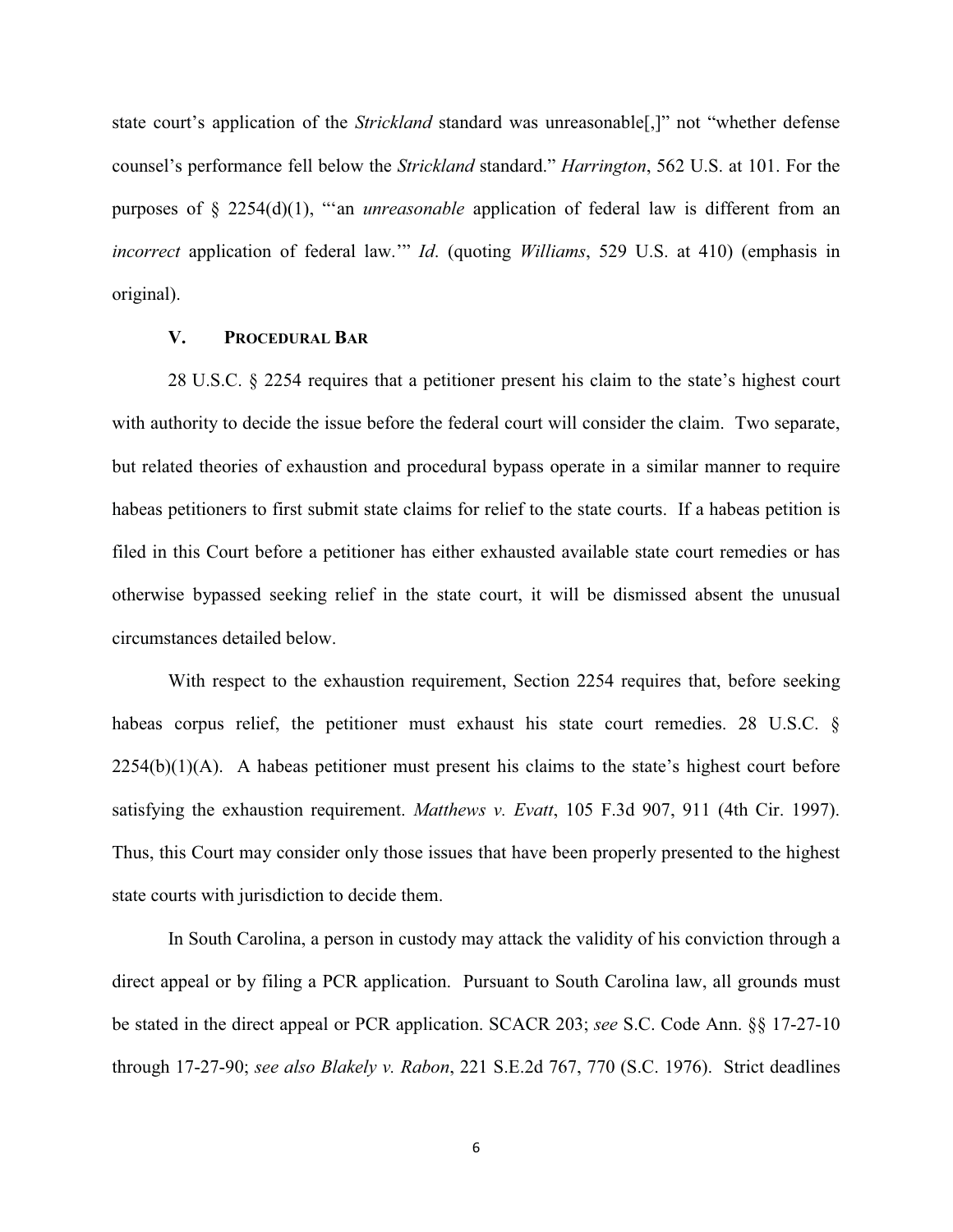govern direct appeals and filing of PCR applications. A PCR application must be filed within one year of a criminal conviction, or, if there is an appeal, within one year of the appellate court decision. S.C. Code Ann. § 17-27-45. If the PCR court fails to address a claim as required by S.C. Code Ann. § 17-20-80, then counsel for the applicant must make a motion to alter or amend the judgment pursuant to Rule 59(e) of the South Carolina Rules of Civil Procedure. If counsel fails to make the Rule  $59(e)$  motion, it will result in the application of a procedural bar by the South Carolina Supreme Court. *Marlar v. State*, 653 S.E.2d 266, 267 (S.C. 2007).

Further, when a petitioner files for habeas relief, he may only present those issues that were presented to the South Carolina Supreme Court or to the South Carolina Court of Appeals. *See State v. McKennedy*, 559 S.E.2d 850, 853 (S.C. 2002) (holding "that in all appeals from criminal convictions or post-conviction relief matters, a litigant shall not be required to petition for rehearing and certiorari following an adverse decision in the Court of Appeals in order to be deemed to have exhausted all available state remedies respecting a claim of error.") (quoting *In re Exhaustion of State Remedies in Criminal and Post-Conviction Relief*, 471 S.E.2d 454, 454 (S.C. 1990)).

Procedural bypass, which is sometimes referred to as procedural bar or procedural default, is the doctrine that applies when a petitioner seeking habeas relief as to a particular issue failed to raise that issue at the appropriate time in state court and has no further means of bringing that issue before the state courts. When this occurs, the petitioner has bypassed his state court remedies, and is therefore procedurally barred from raising the issue in his federal habeas petition. Procedural bypass of a constitutional claim in earlier state proceedings forecloses consideration by this Court. *See Smith v. Murray*, 477 U.S. 527, 533 (1986).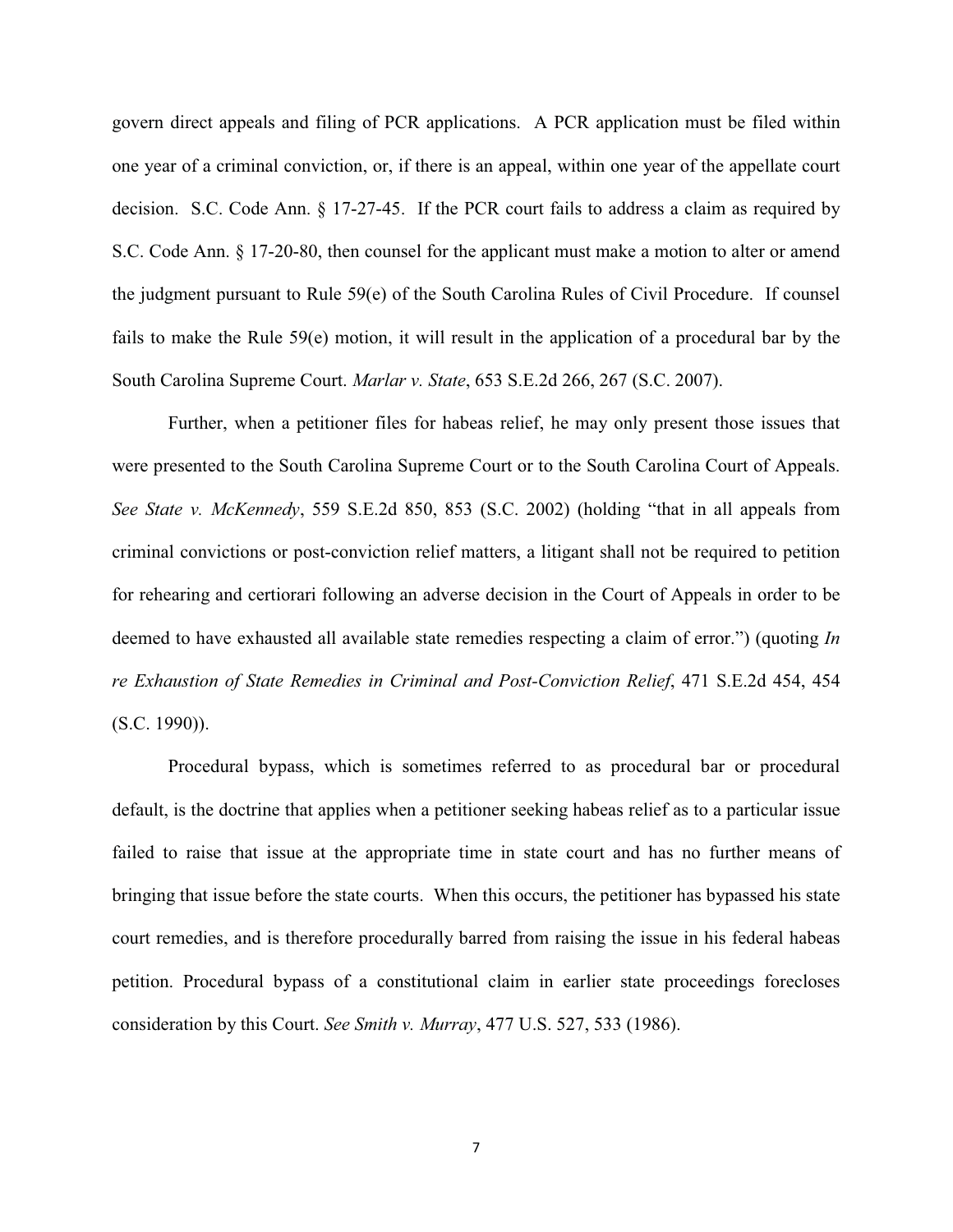If a habeas petitioner has procedurally bypassed his opportunity for relief, a federal court in barred from considering the claim absent a showing of cause and actual prejudice. If a federal habeas petitioner can show both (1) "'cause' for noncompliance with the state rule" and "'actual prejudice resulting from the alleged constitutional violation[,]'" then this Court may consider the claim. *Smith v. Murray*, 477 U.S. at 533 (quoting *Wainwright v. Sykes*, 433 U.S. 23, 84 (1977)). However, if a petitioner has not complied with state procedural requirement and cannot make the required showing of cause and prejudice, then this Court generally declines to hear the claim. *Murray v. Carrier*, 477 U.S. 478, 496 (1986).

A petitioner may prove cause by demonstrating ineffective assistance of counsel relating to default, showing an external factor that hindered compliance with the state procedural rule, or by demonstrating the novelty of a particular claim. *Murray*, 477 U.S. at 495-96. Absent a showing of cause, the court is not required to consider actual prejudice. *Turner v. Jabe*, 58 F.3d 924, 931 (4th Cir. 1995). However, if sufficient cause is shown, then a petitioner must also show actual prejudice in order to excuse a default. *Murray*, 477 U.S. at 492. To show actual prejudice, the petitioner must demonstrate more than plain error. An error by a prisoner's post-conviction counsel during his initial state collateral review proceeding may qualify as "cause" to excuse the procedural default of an ineffective assistance of trial counsel claim if: (1) state law required the prisoner to wait until post-conviction review to raise *Strickland* claims; (2) the prisoner's underlying *Strickland* claim is "substantial"; and (3) the prisoner can establish that his postconviction counsel was ineffective under the *Strickland* standard. *Martinez v. Ryan*, 132 S. Ct. 1309, 1318-19 (2012).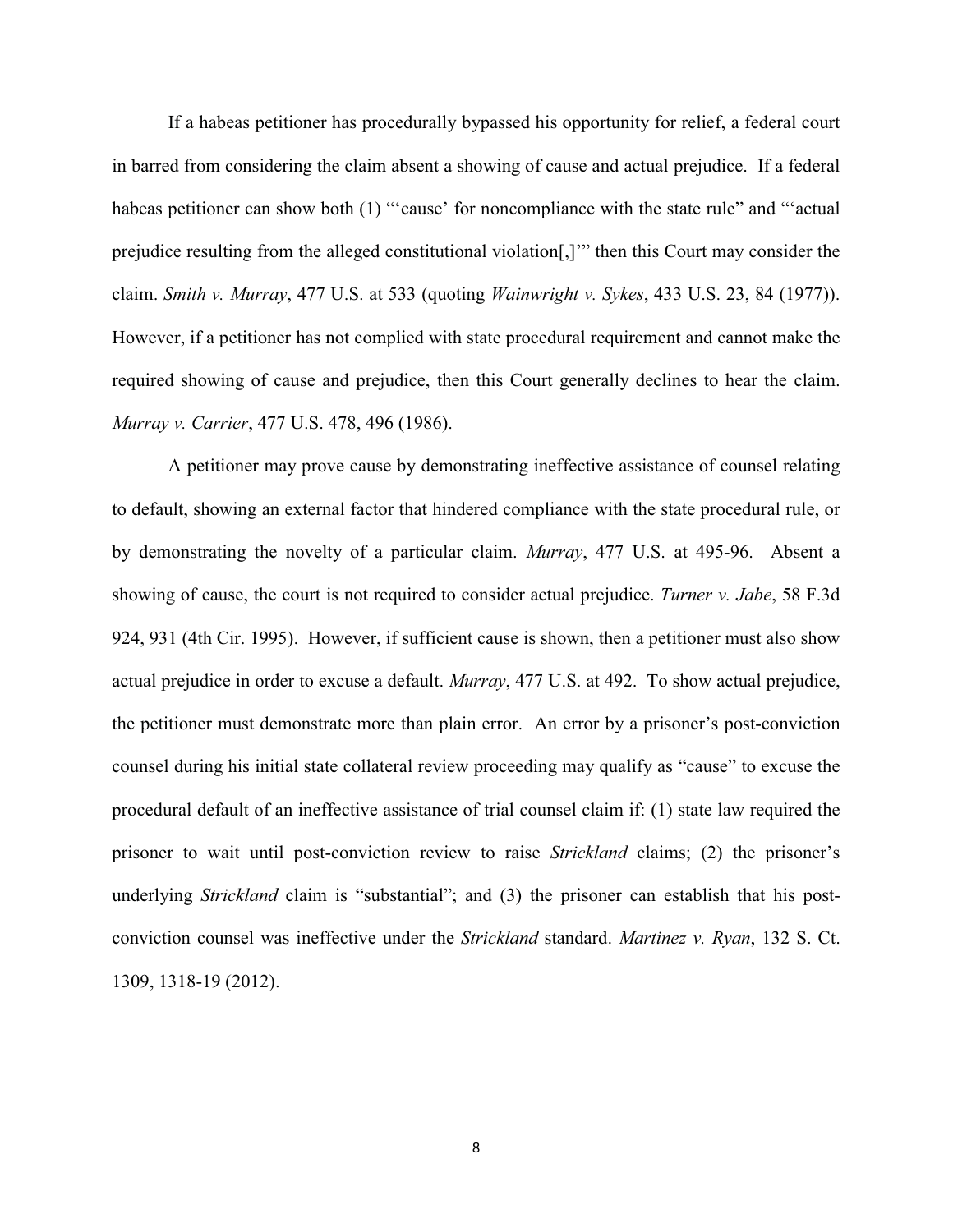# **VI. DISCUSSION**

Petitioner has lodged three objections to the Report rendered by the Magistrate. In essence, Petitioner makes the same objection regarding all three of his claims that were ruled upon by the Magistrate. Petitioner's objections can be summed up as stating that the Magistrate erred in recommending that this Court grant Respondent's motion for summary judgment because the PCR court's holdings resulted in decisions that were based on an unreasonable application of the facts in light of the evidence presented in Petitioner's state court proceeding. For the sake of clarity, this Court will consider Petitioner's issues in the same order as the Magistrate did in her Report.

**GROUND TWO:** Trial counsel was ineffective for failing to object to the trial judge's jury instructions that allowed the jury to disregard the prior convictions of a prosecution witness in assessing her credibility, which denied the Petitioner due process of law.

Petitioner objects to the Magistrates finding that his Ground Two claim is procedurally barred because it was raised to but not ruled upon by the PCR judge. Petitioner argues that this Court should excuse any procedural default arising from the PCR court's failure to discuss the issue because he believes it is a "substantial" one under *Martinez*. It is not disputed that the Petitioner raised this issue in his original PCR application and that the PCR court failed to address the issue in its final order. Further, the fact that Petitioner's counsel failed to file a rule 59(e) motion after the PCR court failed to address the issue is undisputed.

When a PCR court fails to make the required findings and conclusions with regard to an issue, that issue is not reviewable by a state appellate court unless the petitioner's PCR counsel brings the omission to the court's attention by filing a motion to alter or amend the final judgment pursuant to Rule 59(e). *Marler v. State*, 653 S.E.2d 266, 267 (S.C. 2007). As previously stated, *Martinez* held that ineffective assistance of counsel "at initial-review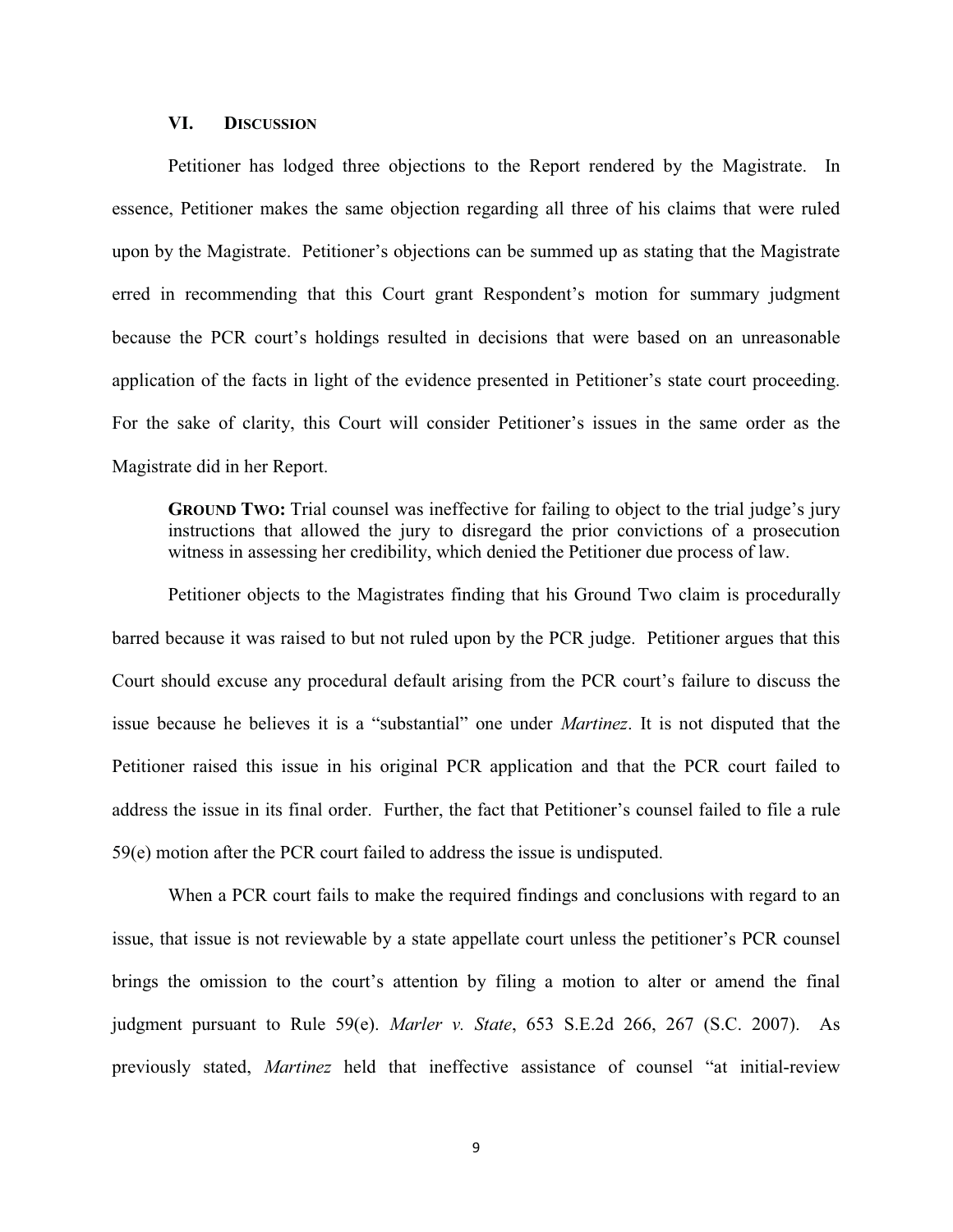proceedings may establish cause for a prisoner's procedural default of a claim of ineffective assistance at trial." *Martinez*, 132 S. Ct. at 1315. The Supreme Court elaborated on its holding in *Martinez* in *Trevino v. Thaler*, where it held:

[w]e . . . read *Coleman* as containing an exception, allowing a federal habeas court to find "cause," thereby excusing a defendant's procedural default, where (1) the claim of "ineffective assistance of trial counsel" was a "substantial" claim; (2) the "cause" consisted of there being "no counsel" or only "ineffective" counsel during the state collateral review proceeding; (3) the state collateral review proceeding was the "initial" review proceeding in respect to the "ineffective-assistance-of-trial-counsel claim"; and (4) state law requires that an "ineffective assistance of trial counsel [claim] . . . be raised in an initial-review collateral proceeding."

*Trevino v. Thaler*, 133 S. Ct. 1911, 1918 (2013) (citing *Martinez*, 132 S. Ct. at 1318-19, 1320- 21); *see also Sexton v. Cozner*, 679 F.3d 1150, 1159 (9th Cir. 2012) (summarizing the *Martinez* test to require the following: "a reviewing court must determine whether the petitioner's attorney in the first collateral proceeding was ineffective under *Strickland*, whether the petitioner's claim of ineffective assistance of trial counsel is substantial, and whether there is prejudice.").

In order to establish cause under *Martinez*, Petitioner must demonstrate (1) that his PCR counsel was ineffective under *Strickland* and (2) that the underlying ineffective assistance of trail counsel claim is a substantial one. The Magistrate found that Petitioner failed to show that the bypassed issue was a substantial one or that his PCR counsel was ineffective for failing to preserve this issue. Therefore, the Magistrate held that this claim by Petitioner is procedurally barred. This Court agrees.

In this case, there is no reference to Ground Two in the PCR court's final order, and there is nothing in the record showing that PCR counsel filed a Rule 59(e) motion after receiving the final order. Therefore, Petitioner's Ground Two was procedurally bypassed in state court when the issue was not properly preserved in the PCR proceedings for review by the South Carolina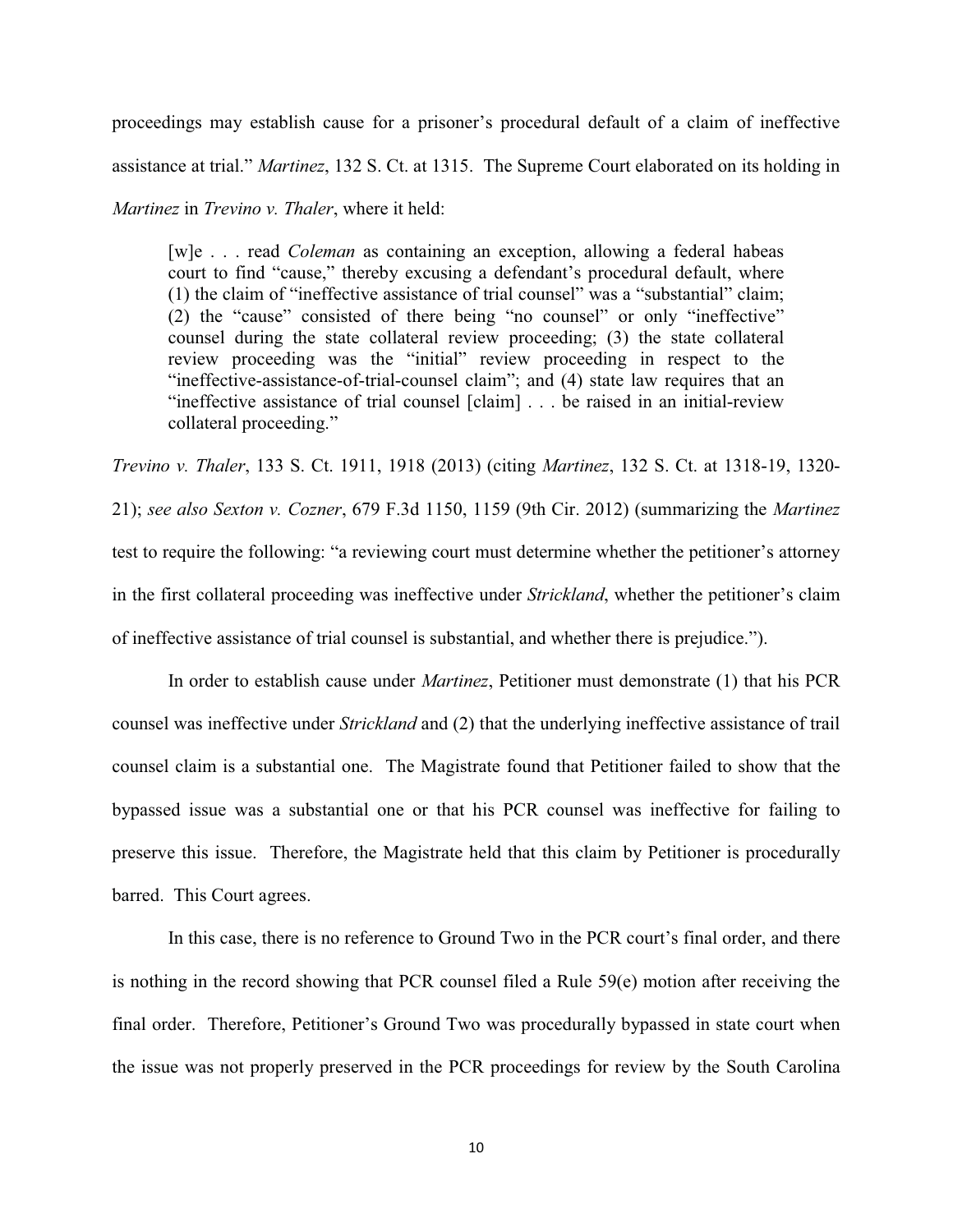Supreme Court. As stated previously, in a procedural bypass scenario, a habeas petitioner must show both cause and prejudice if this Court is to hear the claim. Petitioner has not done so in this case.

Because the underlying ineffective assistance of trail counsel claim is not a substantial one, Petitioner has not made the required showing that his PCR counsel was ineffective for failing to file a Rule 59(e) motion. Petitioner argues that the witness-credibility charge in his case was objectionable because the instruction directed the jury that it could not consider the prior convictions of one of the testifying witnesses, Ms. Laws, and could only consider his own convictions. Petitioner misinterprets the language of the jury instruction at issue, which stated:

When a person testifies and they have a past criminal record, they are competent to testify. However, a past record does not affect their ability, that is, they can testify. But you can consider any past criminal record of a witness in determining the credibility of that witness. That is, the believability. You've heard evidence that at least one of the witnesses, Ms. Laws I believe, had a prior conviction and Mr. Young, there was some testimony that he had been convicted of an offense. Now that evidence as to Mr. Young, *like the evidence as to Ms. Laws*, can only be used in judging believability of Mr. Young and for no other purposes. That is, you cannot use his past record as any evidence that he was involved in this in any degree whatsoever. It is not evidence as to the charges today. It is only allowed into evidence for your consideration in regarding what degree of believability to give to a witness.

(ECF No. 30 p. 24) (emphasis added). This instruction from the trial court did not improperly limit the jury's consideration of past criminal conduct in assessing Ms. Laws' credibility. This instruction did not prejudice Petitioner at all. Rather, the instruction provided a significant benefit to Petitioner.

The Magistrate correctly held that trial counsel's failure to object to this instruction was not professionally unreasonable and that Petitioner was not prejudiced by the instruction given. As a result, Petitioner has not shown that the bypassed issue was a "substantial" one or that PCR counsel was ineffective for failing to preserve this unsubstantial issue. Therefore, Petitioner's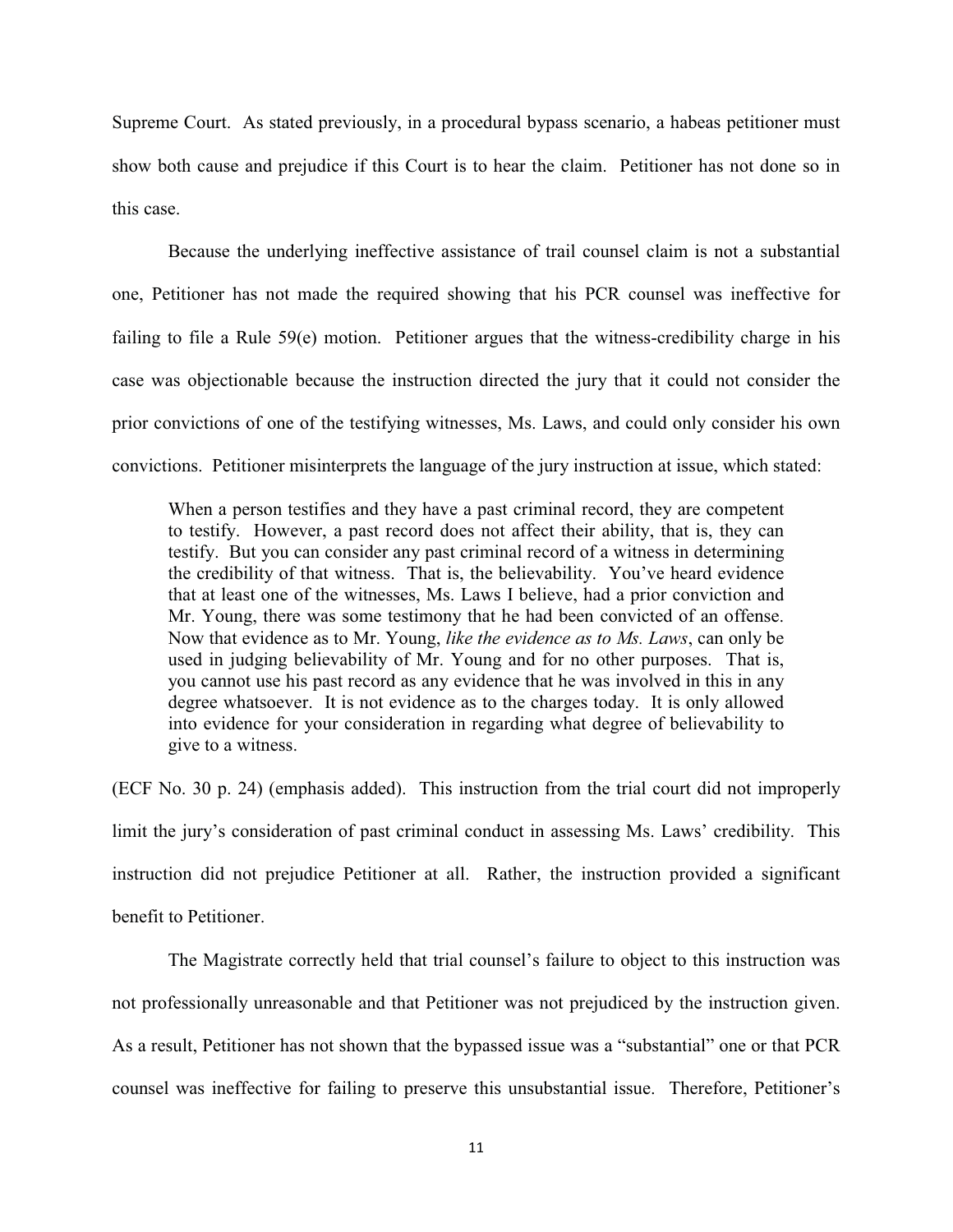reliance on *Martinez* to excuse the procedural default of Ground Two is unavailing. This Court finds that granting summary judgment in favor of Respondent on this issue is proper. Ground Two is dismissed as procedurally barred.

**GROUND ONE:** Trial counsel was ineffective during trial when he failed to lodge a proper objection to preserve the issue of severance for appellate review, which denied the Applicant due process of law.

Petitioner objects to the Magistrates finding that he failed to meet his burden under *Strickland* on his Ground One claim. Petitioner argues that because the PCR court's finding that trial counsel preserved this issue for appellate review directly conflicts with the appellate court's holding that it was not preserved, he has not received a proper ruling on his Ground One claim. Petitioner further argues that he should have been tried independently because his and his *pro se* co-defendant's defenses were antagonistic.

It is clear from the record that the PCR court's conclusion that Petitioner's issue was preserved for appellate review directly conflicts with the South Carolina Court of Appeals' ruling that it was not. The Magistrate's Report summarizes the facts surrounding how these holdings came to conflict with one another, and this Court incorporates those facts without recitation. The record as a whole shows that Petitioner's trial counsel did not preserve the issue of severance for appellate review.

Because the PCR court erred in its determination regarding whether this issue was preserved for appellate review, its initial conclusion that trial counsel's representation did not fall below an objective standard of reasonableness was partially based on incorrect factual findings. However, because the PCR court did not end its analysis there and went on to find that Petitioner failed to prove *Strickland's* prejudice prong, habeas relief is not required in this case.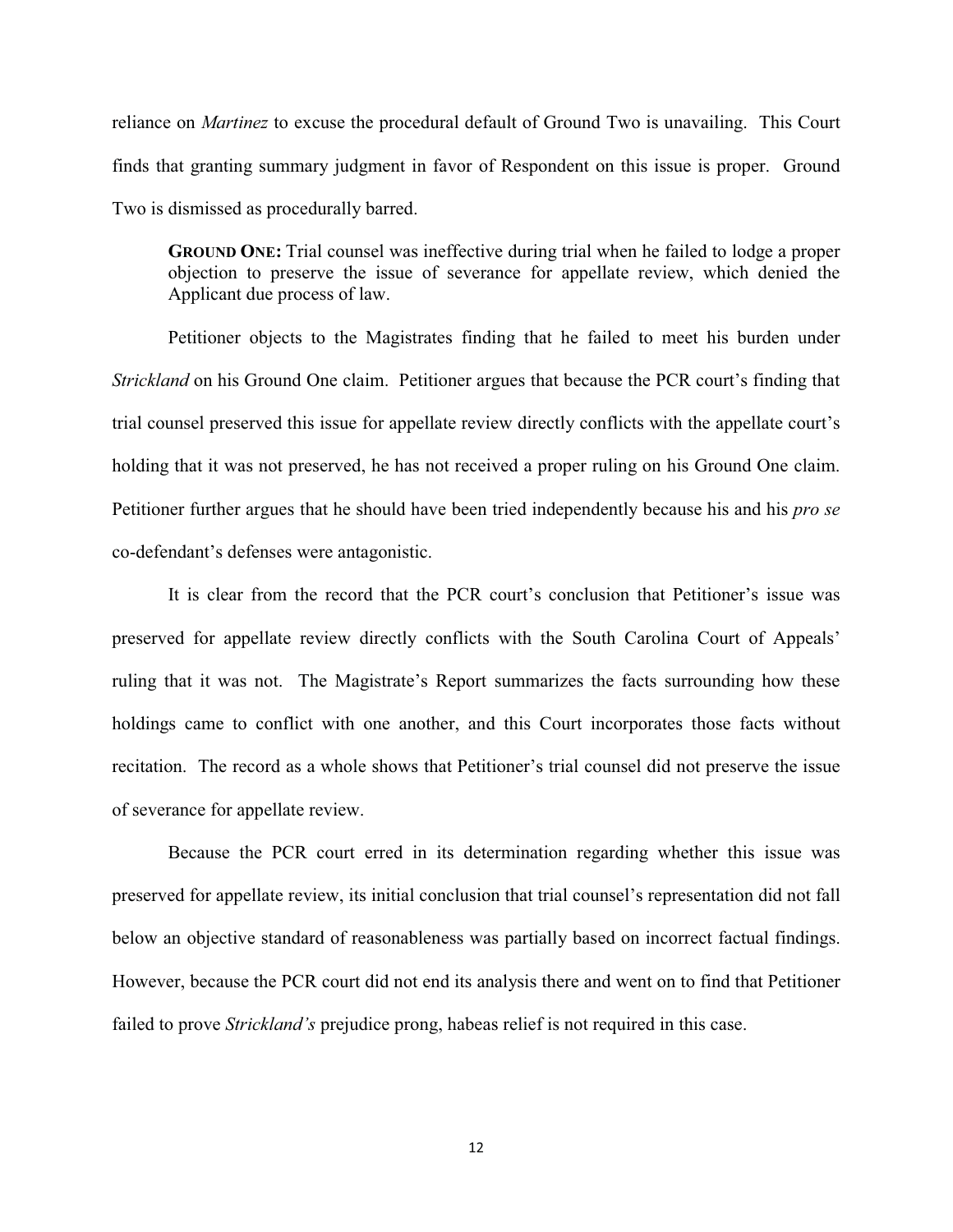Petitioner was not prejudiced by the joint trail that took place after counsel attempted to argue that it should be severed because Petitioner and his co-defendant did not present mutually antagonistic defenses and did not accuse each other of committing the crime. It is a well settled preference that defendants who are indicted together should be tried together. *Zafiro v. United States*, 506 U.S. 534, 537 (1993). A defendant seeking to sever his trial from a co-defendant's must "establish that actual prejudice would result from a joint trial, not merely that a separate trial would offer a better chance of acquittal." *United States v. Reavis*, 48 F.3d 763, 767 (4th Cir. 1995); *see also Zafiro*, 506 U.S. at 540 ("prejudice does not exist merely because a co-defendant has a better chance of acquittal if tried separately.").

Further, the Supreme Court of South Carolina has held that a criminal defendant seeking severance cannot show prejudice from merely being tried jointly with the person with whom he allegedly committed the charged crime. *State v. Rutledge*, 198 S.E.2d 250, 251 (S.C. 1973) ("The prejudice of which appellant complains was simply inherent in the facts of the case and not in the joint trial."). Severance is not required unless "there is a serious risk that a joint trial would compromise a specific trial right of a co-defendant or prevent the jury from making a reliable judgment about a codefendant's guilt." *State v. Dennis*, 523 S.E.2d 173, 176 (S.C. 1999). To clarify, severance is not required unless it can be shown that co-defendants' separate defenses are such that one defendant's assertions would be inconsistent with the other's innocence, *e.g.*, that their defenses are antagonistic. *State v. Cope*, 748 S.E.2d 194, 206 (S.C. 2013). Additionally, a petitioner's argument that his trial counsel was ineffective for failing to move for a severance because the joint trial prevented him from cross examining a non-testifying co-defendant is insufficient to satisfy the *Strickland* prejudice prong. *See Zeigler v. Bush*, 2015 WL 5604154, at \*18-19 (D.S.C. Sept. 22, 2015).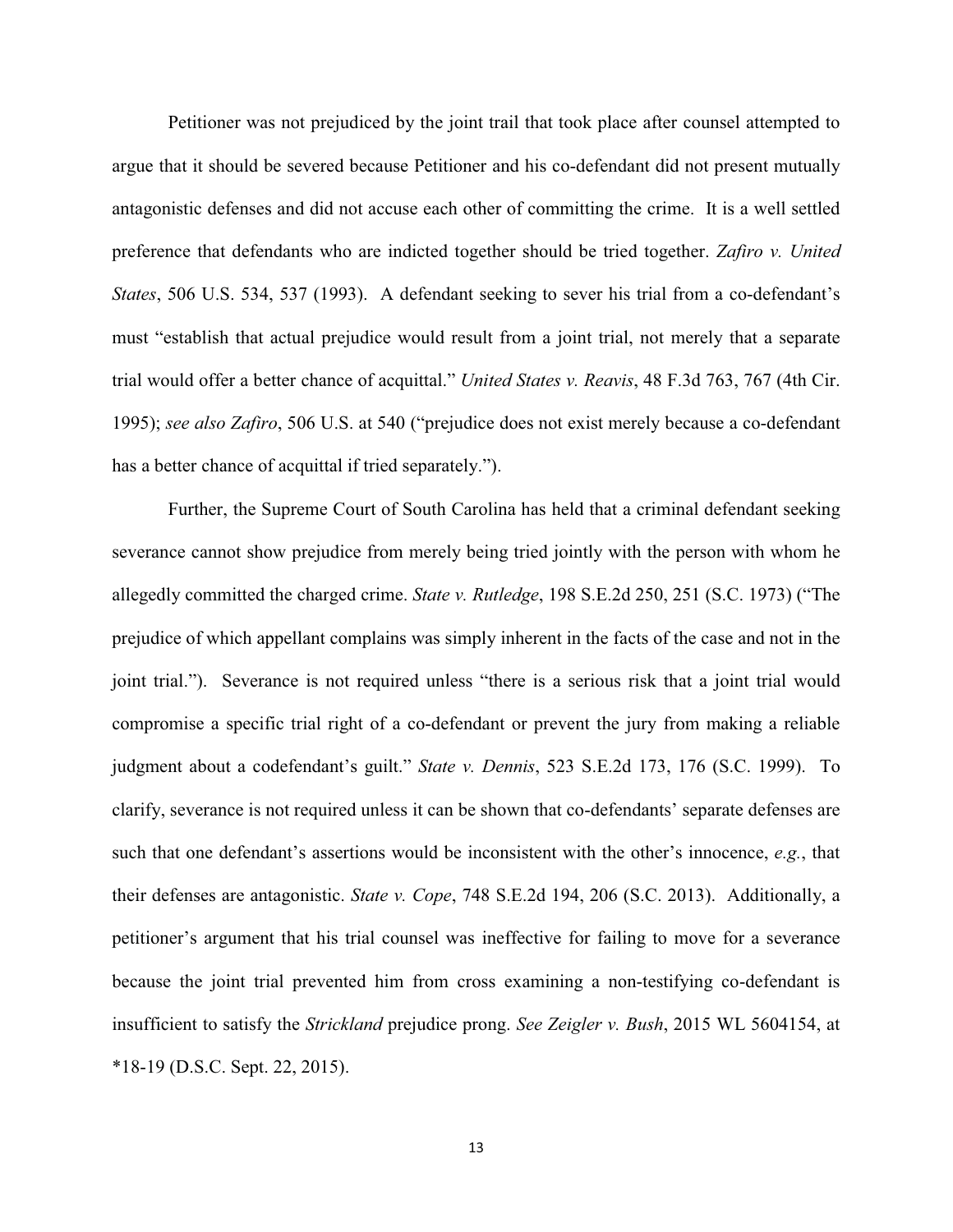In light of this applicable law, the Magistrate was correct in finding that Petitioner has failed to show that the PCR court's rejection of his ineffective assistance claim was unreasonable because he has not shown any prejudice. Petitioner has not shown anything that would require any court to rule that he was entitled to a severance of his trial from his co-defendant's. Petitioner's and his co-defendant's defenses were not antagonistic. Additionally, Petitioner's allegations regarding his inability to cross examine the co-defendant during the joint trial because of his *pro se* and non-testifying status are unavailing as they do not rise to the level of a fair trial violation or a showing of prejudice under *Strickland*. Accordingly, this Court agrees with the Magistrate's determination that granting summary judgment in favor of Respondent is proper on this issue.

**GROUND THREE:** Trial counsel was ineffective during trial for failing to object to the improper conduct of the solicitor which consisted of poisoning the minds of jurors in his opening statements, bolstering of State's witnesses and making improper remarks about the Petitioner and his co-defendants in his closing argument, counsel was also ineffective for failing to move for curative instructions or a mistrial, which denied the Petitioner due process of law.

Petitioner objects to the Magistrate's finding that the PCR court's rejection of his ineffective assistance of counsel claim as to Ground Three was reasonable. Petitioner argues that the prosecutor's opening statement regarding Petitioner and his co-defendants "getting ready to go to work . . ." to rob a bank was formulated only to poison the minds of the jurors. Petitioner further argues that the prosecutor, in his closing argument, improperly vouched for the credibility of his former co-defendants that pleaded guilty and inappropriately characterized his codefendants as "clowns."

The prosecutorial comments that Petitioner refers to are quoted verbatim in the Magistrates Report, and this Court incorporates those without recitation. (*See* ECF No. 30 pp. 35-37). This Court agrees with the Magistrate's finding that these comments should have drawn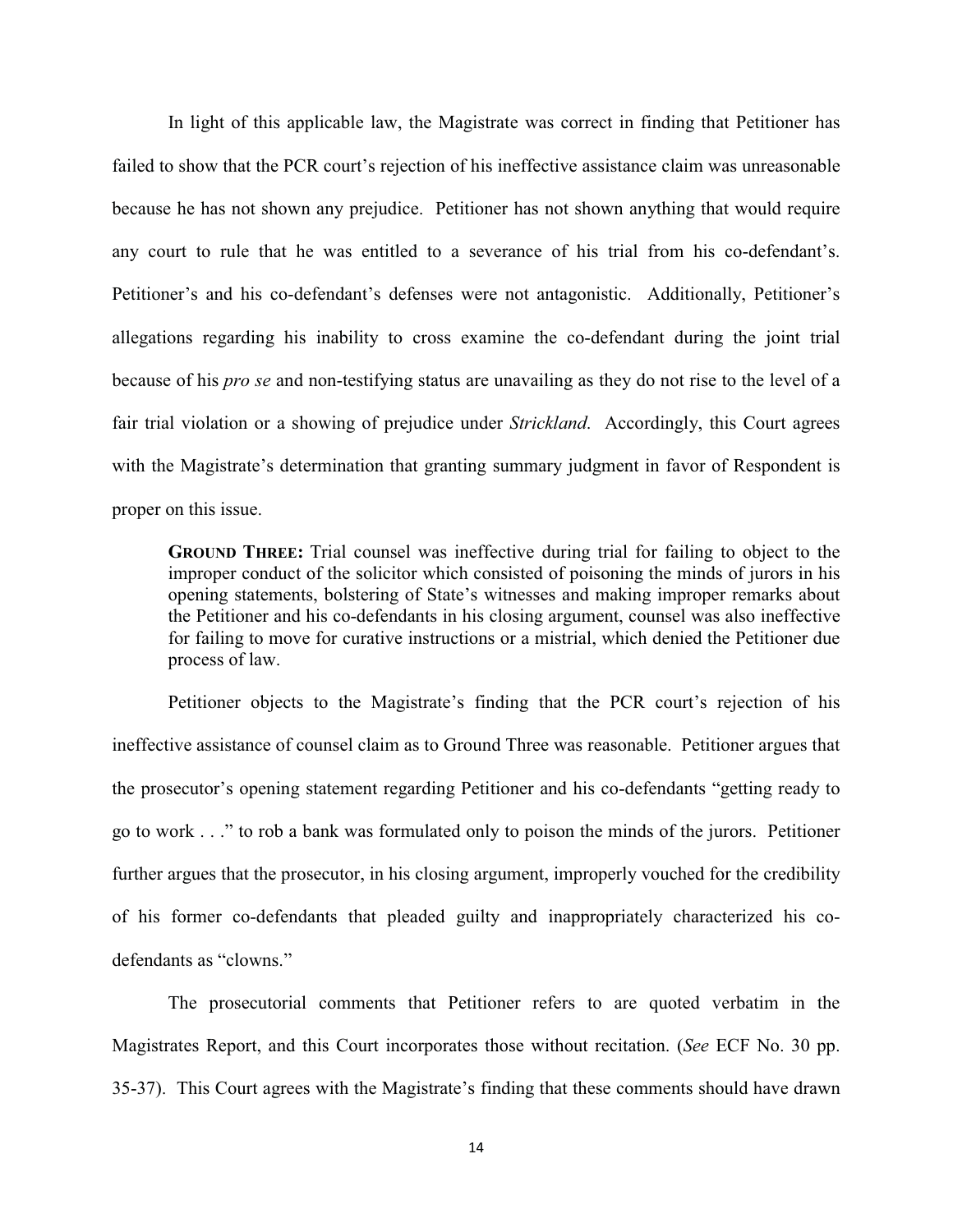an objection, a request for curative instruction, and a motion for mistrial from Petitioner's trial counsel. However, that does not end the analysis.

The United States Supreme Court had held that when a criminal defendant alleges violations arising from prosecutorial comments, a reviewing court must consider whether the argument "'so infected the trial with unfairness as to make the resulting conviction a denial of due process.'" *Darden v. Wainwright*, 477 U.S. 168, 181 (1986) (quoting *Donnelly v. DeChristoforo*, 416 U.S. 637 (1974)). The Fourth Circuit has held that a reviewing court must consider four factors in determining whether prosecutorial argument rises to a level of a denial of due process: "(1) the degree to which the prosecutor's remarks have a tendency to mislead the jury and to prejudice the accused; (2) whether the remarks were isolated or extensive; (3) absent the remarks, the strength of competent proof introduced to establish the guilt of the accused; and (4) whether the comments were deliberately placed before the jury to divert attention to extraneous matters." *United States v. Harrison*, 716 F.2d 1050, 1052 (4th Cir. 1983) (citations omitted).

It is well settled that it is impermissible for a prosecutor to vouch for or bolster the testimony of government witnesses during arguments to the jury. *See United States v. Sanchez*, 118 F.3d 192, 198 (4th Cir. 1997). However, arguments based on the prosecutor's interpretation of the trial evidence that would support the credibility of witnesses is not impermissible vouching. *United States v. Celestine*, 43 F. App'x 586, 597 (4th Cir. 2002) ("Vouching occurs when a prosecutor indicates a personal belief in the credibility or honest of the witness."). Additionally, while applying the *Darden* standard, the Supreme Court of South Carolina found no reversible error when a prosecutor equated drug dealers to cockroaches. *Randall v. State*, 591 S.E.2d 608 (S.C. 2004).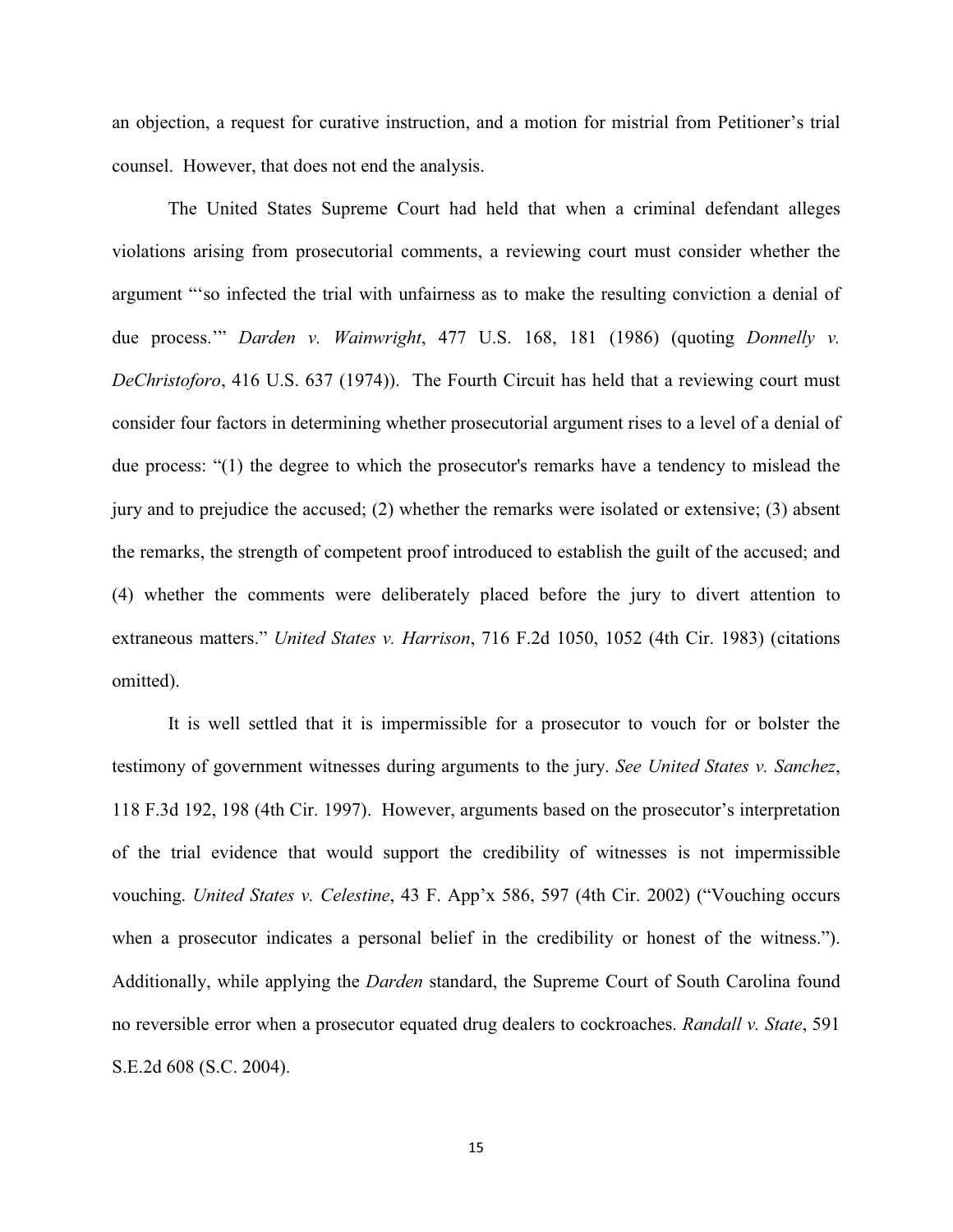Applying this applicable law to this case, this Court agrees with the Magistrate's interpretation of the prosecutor's opening statements as a somewhat dramatic or creative part of the narrative the prosecutor used to present his version of the facts to the jury. When viewing the trial as a whole, there is no way that a reference to the Petitioner's "getting ready to go to work" was so prejudicial as to require a new trial. *See United States v. Leftwich*, 461 F.2d 586, 590 (3rd Cir. 1972) (holding that "improprieties of argument by counsel to the jury do not call for a new trial unless they are so gross as to probably prejudice the defendant."). Petitioner has never proved that he was prejudiced by these comments. Further, there was substantial evidence of guilt that the State presented against Petitioner in this case in the form of direct testimony from former co-defendants along with evidence showing that Petitioner was apprehended in the same car with those co-defendants. The money that was stolen from the bank was also in the car with Petitioner when he was apprehended.

Moreover, in light of the *Randall* decision, it is highly unlikely that any South Carolina court would find the prosecutor's reference to Petitioner's former co-defendants as "clowns" to be unconstitutional. Petitioner has also failed to show how the prosecutor improperly bolstered the witnesses in this case. The prosecutor simply asked the witnesses about whether they would testify truthfully, and then made some comments in his closing argument that interpreted trial evidence as supportive of the truthfulness of their testimony. This is not unconstitutional bolstering of witness credibility. It was also not improper when the prosecutor questioned the witnesses about their plea bargains. *See United States v. Henderson*, 717 F.2d 135, 136-37 (4th Cir. 1983) (no improper bolstering where prosecutor questioned witness on direct examination about a plea-bargain-related promise to testify truthfully).